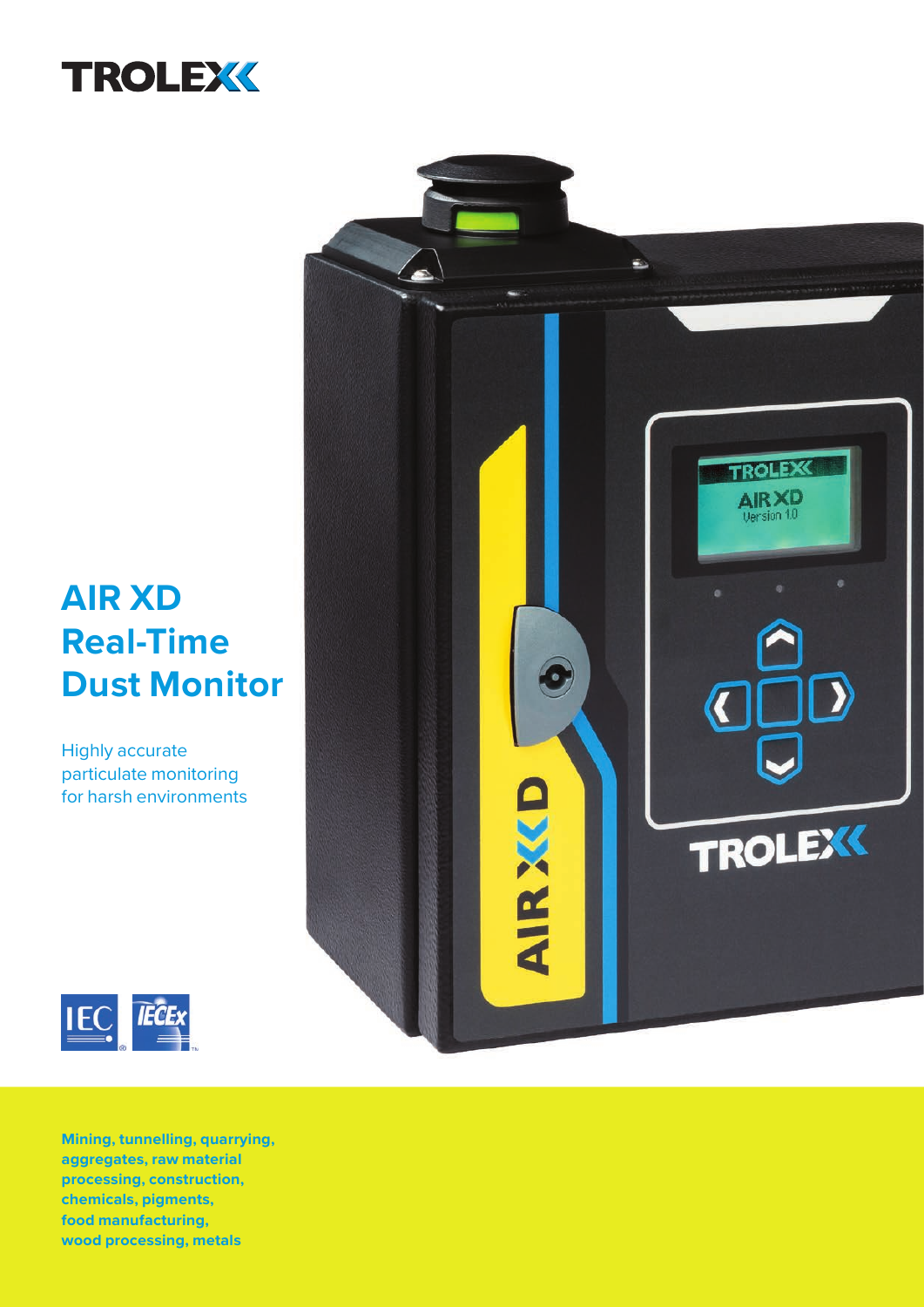

related to hazardous dust in the workplace

# **Lab-grade precision for harsh and hazardous applications**



With 60 years' experience designing high-quality monitoring equipment for use in the world's toughest environments, we bring you a technological leap forward in the measurement of airborne particulates. The AIR XD offers unparalleled accuracy and flexibility to provide you with the real-time data necessary to protect people, processes and the environment.

- Highly accurate measurement technology Site-specific configuration combined that brings lab-grade precision to a field-ready unit. Up to five times more accurate than comparable technologies.
- No pumps or filters for high reliability and ultra low maintenance, allowing the unit to work continuously in the most challenging environments.
- with highly detailed data analytics allows users to identify in real-time the hazard from dust and other airborne particulates, giving them the opportunity to take the best preventative action to protect both people and processes.
- The AIR XD is IECEx certified for Group I hazardous locations in underground mining and we also offer a general purpose version for use in industrial locations with non-explosive atmospheres.

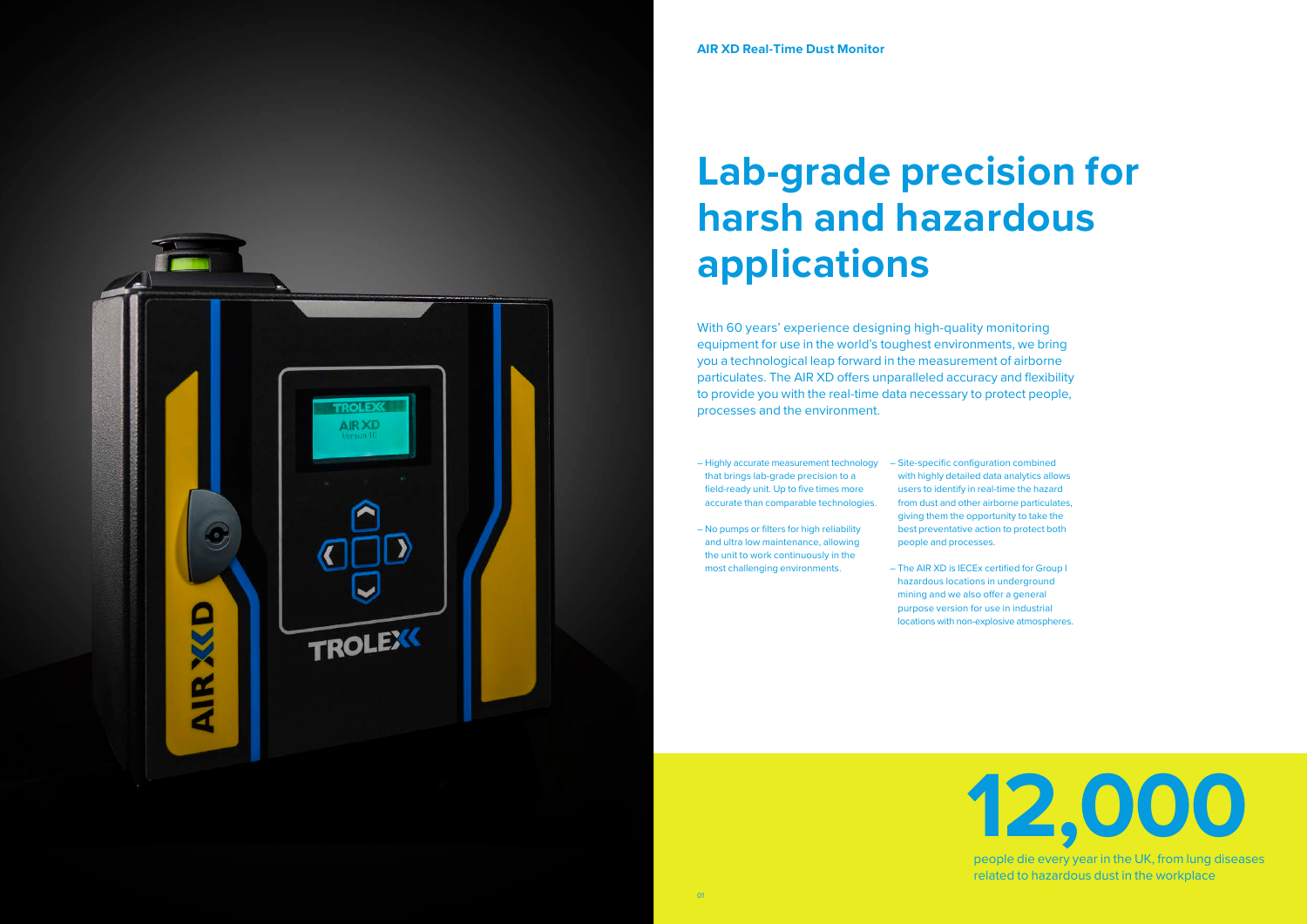

### A new generation of dust monitor

The AIR XD utilises a next-generation Optical Particle Counter (OPC) to deliver dramatically improved accuracy and repeatability of measurement over a diverse range of Particulate Matter (PM) sizes.

Its robustness in the most demanding applications is second to none, continuously providing highly accurate real-time data of dust and other airborne particulates no matter how dirty or challenging the environment.

With its advanced design, patented algorithm, dynamic flow, and multiple scatter angles, it delivers more valuable information than any other unit of its kind and now comes with full on-device configuration to give maximum flexibility and accuracy of results.

The insights gained from this rich data set provides multiple opportunities to better protect people, processes and the environment.

Collating, analysing and reporting data is essential for any instrumentation. AIR XD makes this fast and easy both on device and via simple and convenient application software. **PM size profile – change over time** View time and the change of the View live readings, download historic

### Plug and play

Installation of the AIR XD could not be simpler; once mounted in position and power applied, the unit is switched on and after it has completed the system check it begins reading and logging data.

The Air XD can be quickly and easily configured using the keypad on the device giving you full flexibility and allowing you to rapidly respond to changing particulate conditions.

### Analysing and reporting

Spot trends and gain insights on how best to protect your people, processes and the environment. Go beyond box-ticking to improve employee health, the working environment and operational efficiency.

data and output detailed graphs using the AIR XD application software. Focus on areas of concern and see the detailed PM size composition.

#### **Data Analysis**

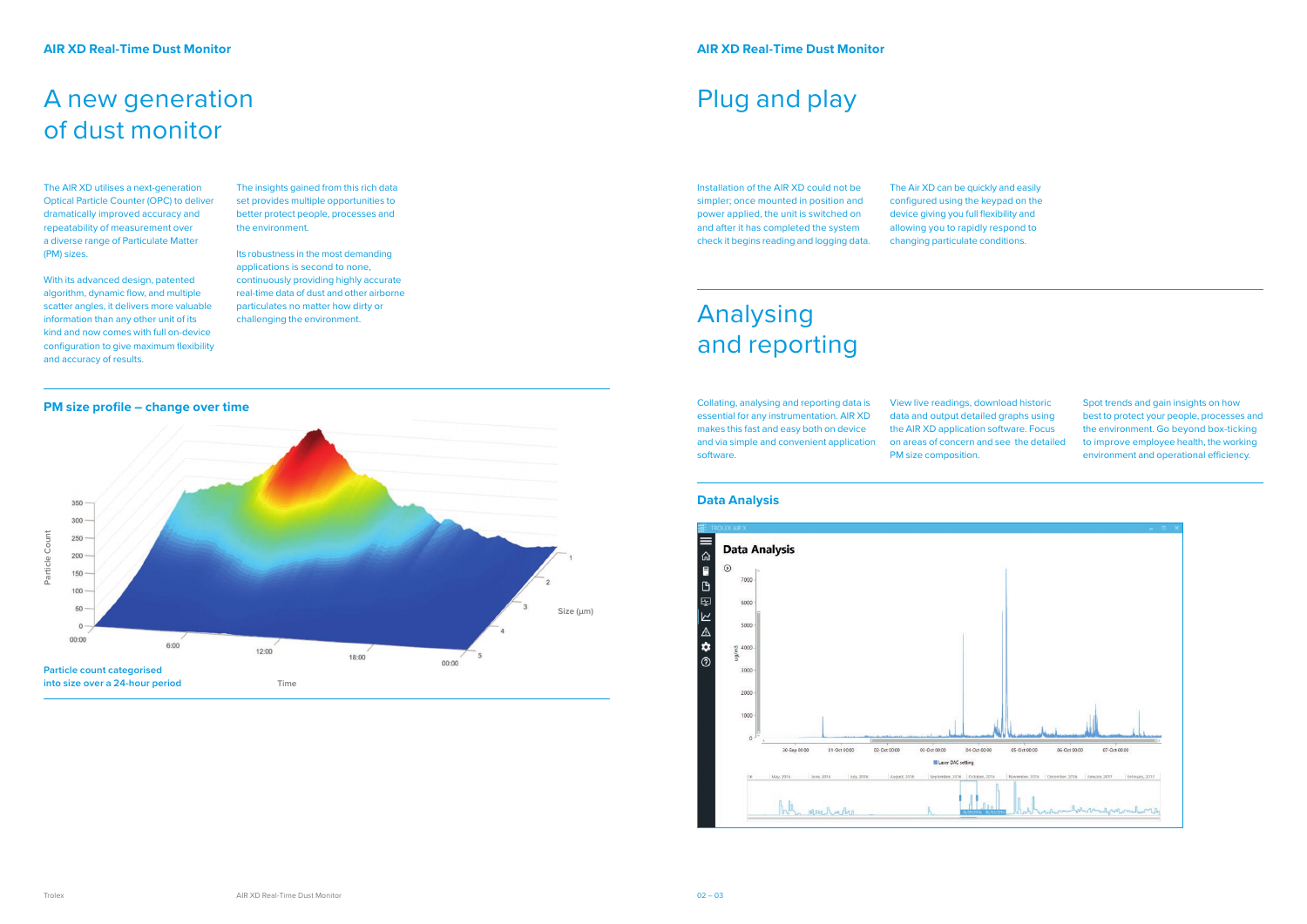#### **No pumps, no filters**

### Bringing lab precision to the harshest environments

### Ultimate reliability, ultra-low maintenance

By using advanced light scattering techniques combined with patented data processing algorithms, the AIR XD is able to achieve levels of accuracy (+/-5%) normally only found in high-end lab equipment.

The combination of advanced technology and rugged engineering means that the AIR XD can operate continuously and accurately in even the harshest environments.

Ease of use and reliability have been improved dramatically by removing the need for pumps or filters. No longer do units require regular maintenance to guarantee accuracy of data or continuity of operation.



The AIR XD is able to run for longer in much tougher environments, giving users more confidence whilst reducing the total cost of ownership.

Using adaptive flow rates, the unit is able to dynamically adjust particulate calculations to ensure that the unit is not over or under-sampling.

Users can now have complete confidence that they are getting accurate, reliable information to allow precise management of dust levels and worker protection.

#### **AIR XD vs. lab-precision instrument**

**By combining cutting edge research with robust design principles we've created a real-time dust monitor that can have a huge impact on worker health.**

**Chris Duerden** Software engineer

**Lab reference** 2222222 **AIR XD**



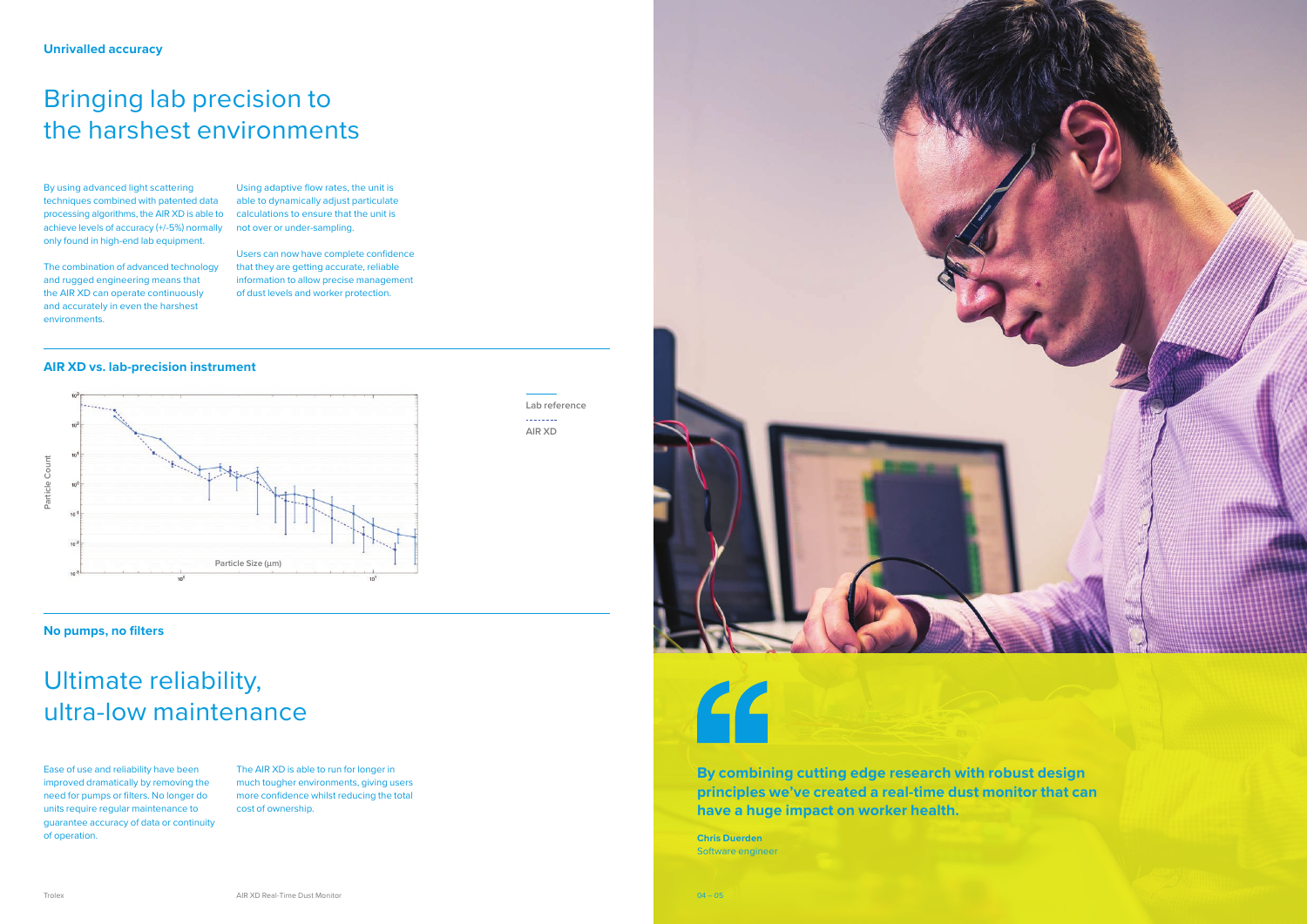| <b>Measurement range</b>      | 0.1 $\mu$ g/m <sup>3</sup> Up to 1500 mg/m <sup>3</sup>     |
|-------------------------------|-------------------------------------------------------------|
| <b>PM size range</b>          | 0.35 μm – 40 μm (including PM1.0, PM2.5, PM4.25, PM10, TSP) |
| <b>PM density range</b>       | 0.8 g/ml to 8 g/ml (default: 1.65 g/ml)                     |
| <b>Averaging period</b>       | $1s - 24$ hrs                                               |
| <b>Maximum particle count</b> | 10,000 per second                                           |
| <b>Accuracy</b>               | $+/-5%$                                                     |
| <b>Flow rate</b>              | Dynamic (1.2 I/m nominal)                                   |
| <b>Humidity</b>               | 95% (non-condensing)                                        |
| <b>Operating temperature</b>  | -10 to 40 $^{\circ}$ C                                      |
| <b>Relay outputs</b>          | Two configurable (alarm outputs)                            |
| 4-20 mA outputs               | Two configurable (real-time readings)                       |
| <b>Display</b>                | 128 x 64 dot matrix display with backlight                  |
| <b>Buttons</b>                | Five navigation (membrane keypad)                           |
| <b>Communications</b>         | RS485 data output with MODBUS protocol<br><b>Ethernet</b>   |
| <b>Power</b>                  | 100 V to 240 V ac 50/60 Hz<br>9 V to 30 V dc                |
| Weight                        | 7.1 <sub>kg</sub>                                           |
| Data storage                  | >10 years                                                   |
| <b>Data download</b>          | <b>USB</b>                                                  |

### Technical Information & Dimensions

**Particulates, personalised**

### Focus on one PM size or all of them. You choose.

Not all particulates were created equal. Tune your monitor to your dust.

Because the AIR XD collects data on all particulates between 0.35μm and 40μm, users can easily access detailed information about any PM size.

The Air XD unit allows simultaneous display of any combination of PM sizes required. Use of our application software allows detailed analysis of all measured particulates, offering advanced 3D graphing across the full size range.

Easily see how the composition of your dust changes over time to ensure your workforce has optimal protection.

The density of airborne particulates can vary greatly dependent on the composition. The AIR XD can be quickly and simply configured to the local environment to ensure accuracy and integrity of data. Our experience and expertise means that we can offer you the right setup for your application, giving you confidence in your data.





**300mm**



**300mm**

**150mm**

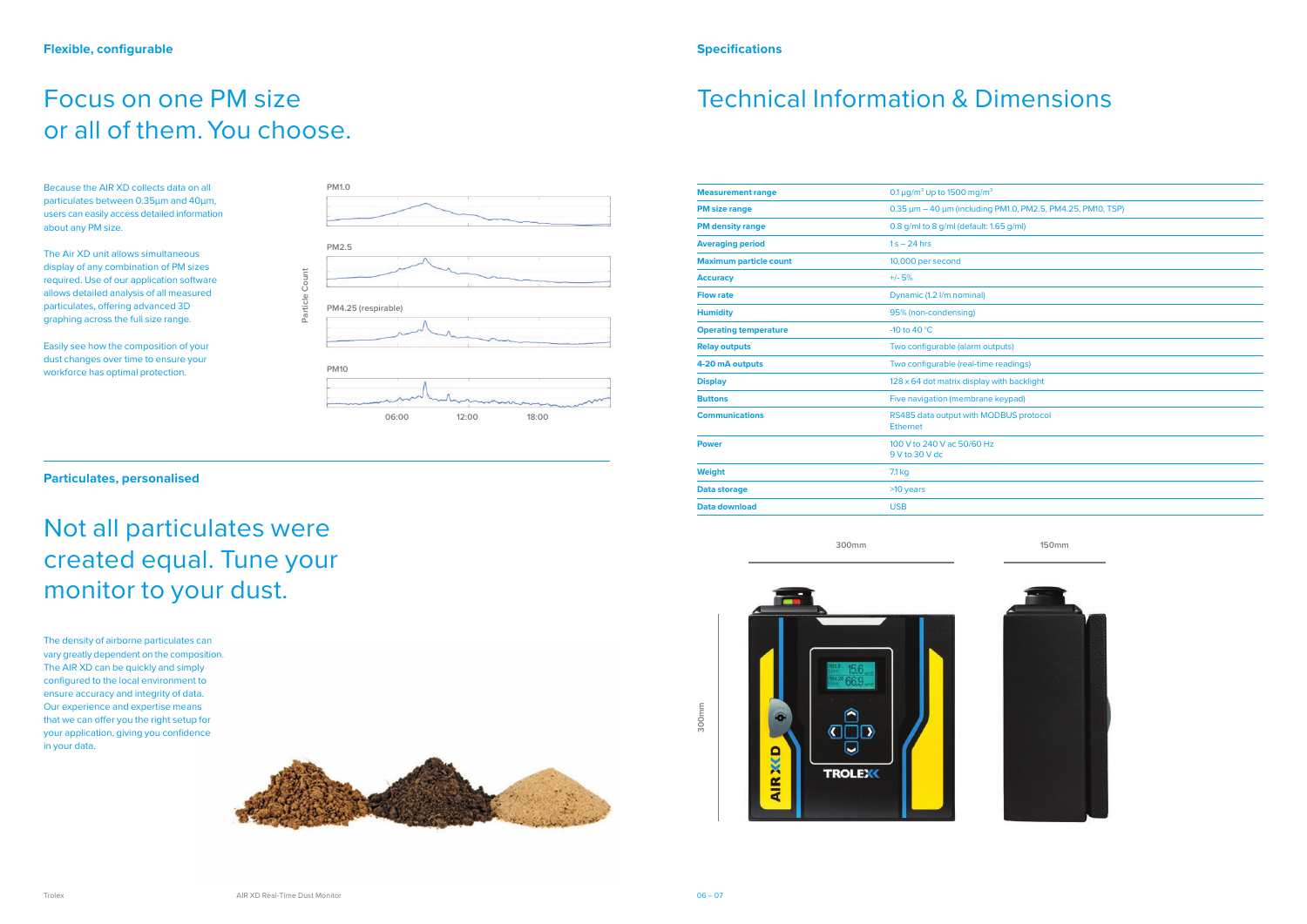### Order reference



#### **Advanced configuration**

The AIR XD comes configured, ready to use straight out of the box. To support specific applications there are a number of advanced features and parameters that can be configured either on the device or via the accompanying application software. For further information, please refer to the user manual. To get specific advice for your application, please contact sales@trolex.com

#### **Particulate Monitoring**

The AIR XD simultaneously monitors the most important PM sizes (PM1.0, PM2.5, PM4.25 and PM10) as well as the Total Suspended Particulates (TSP). Application software allows the data to be analysed in even greater detail.

### **Particulate Density**

#### For an even higher level of accuracy, it is possible to select particulate densities to reflect site specific particulate profiles. Trolex can provide expert guidance to ensure that the data captured is optimised for each location.

## **Averaging**

The user can define two averaging periods. PM values will then be automatically calculated over those periods. The user can also select whether to calculate the average over a fixed or rolling timespan.

#### **Configurable Display**

The AIR XD has a bright, graphical display that can be configured to show any combination of PM readings. The user can easily scroll through all the PM readings and can change what is shown by default.

#### **User Alarms**

The AIR XD has two alarm channels that can easily be configured on-device and set up to drive the onboard relay outputs. The user can also change how alarms are displayed on screen.

#### **4-20 mA Outputs**

Live data readings can be provided via the 4-20mA outputs. Users can configure the desired full-scale range and trim both channels on device if required. Two channels allow for the output of any two PM readings.